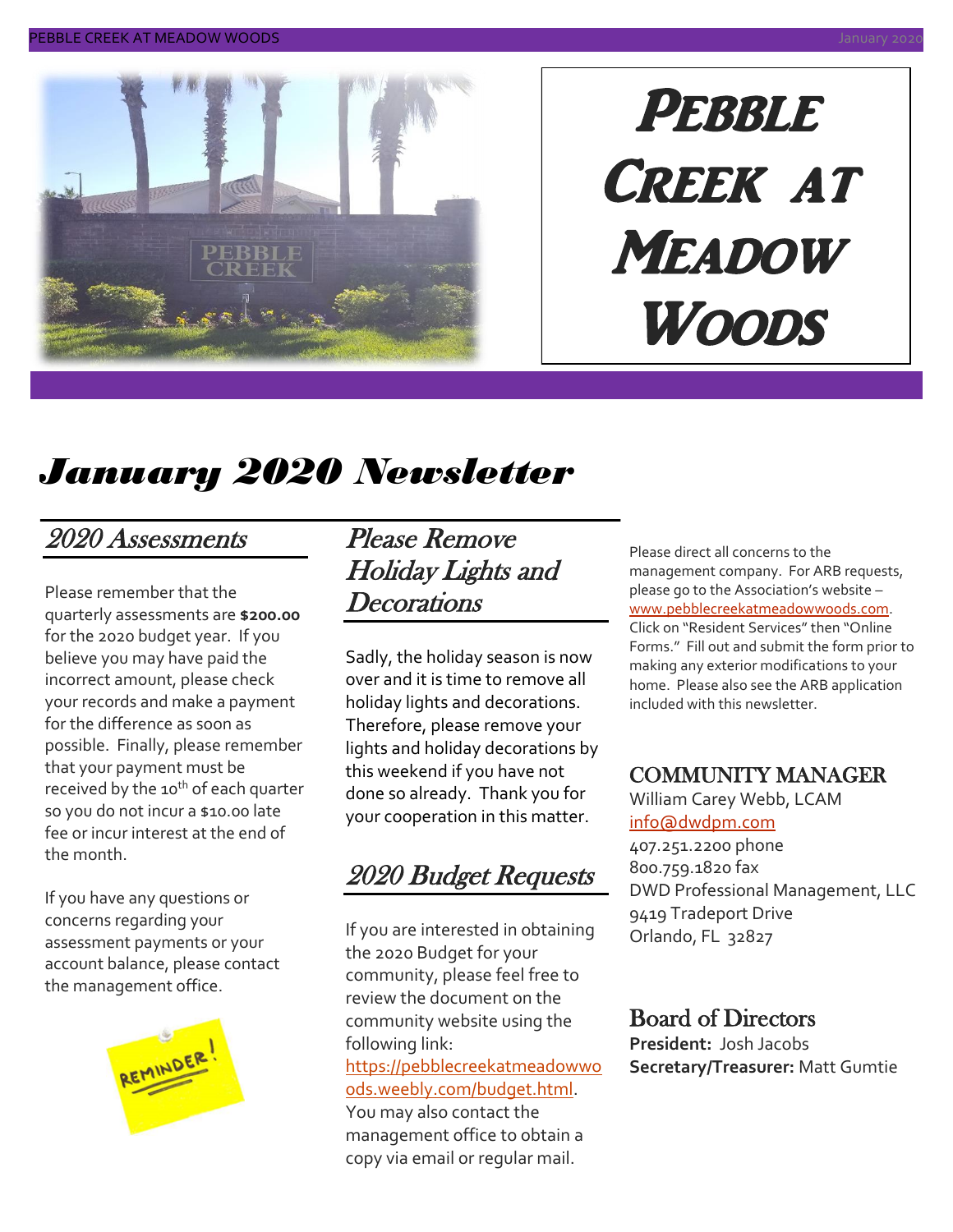### Please Pick-Up After Your Pets

We understand that many of the residents in our community are pet owners. Owning a pet is a wonderful experience for the "parent" and it brings many joys to you as well. However, having a 4-legged addition to your family also brings many responsibilities.

If your new bundle of joy happens to be a dog, then one of the responsibilities is picking up after your pet. When you live in a community you cannot just let your dog out and then close the door. **Your pet must be on a leash at all times, and any pet waste MUST be picked up and disposed in a waste receptacle.** This is not only a community rule; it is an Orange County ordinance as well.

Dog waste is a hazardous substance and causes damage to grass and may spread illnesses to others. Thank you for your understanding and cooperation in this matter.

### Architectural Guidelines – Approved Colors for Homes and Roofs

Please be aware that the Board has established the following architectural guidelines for your community:

#### **Approved Paint Color Schemes and Shingle Colors:**

The Pebble Creek at Meadow Woods community has several approved color schemes for painting your homes and several approved shingle colors for replacing your roofs available for your review on the community website. Please use the following link to view these options:

[https://pebblecreekatmeadowwoods.weebly.com/architectural-change-form.html.](https://pebblecreekatmeadowwoods.weebly.com/architectural-change-form.html)

If you have any questions or concerns regarding the process for making exterior modifications to your home, please feel free to contact the management office for further instructions and assistance. You may also review the article below on pages 4-5.

### Association Payments Via the Payment Portal with Center State and Payment Reminders

If you have set-up automatic payments through the on-line payment system with Center State Bank, please be aware that DWD Professional Management does not have access to that system and any updates needed must be made directly by you. If you have made any errors in terms of the amount of your payment or the frequency of your payment, please login into the portal to make any necessary revisions. Go to schedule payments, cancel the current request, and start a new request with the correct payment amount and/or frequency.

Please keep in mind that the system is automatically selected for monthly payments, so please indicate the correct frequency for your association payments and change as needed. The assessment payments for Pebble Creek are quarterly and are due on January 1, April 1, July 1, and October 1. Please also be aware that all on-line payments take 2 to 3 business days for processing before they are applied to your account.

In addition, the on-line payment system is a payment portal only. This system is not connected to the account system with the management company. The payment portal does not have any information regarding your current account balance. If you need your account balance or a full detailed payment history report, you must contact the management company directly.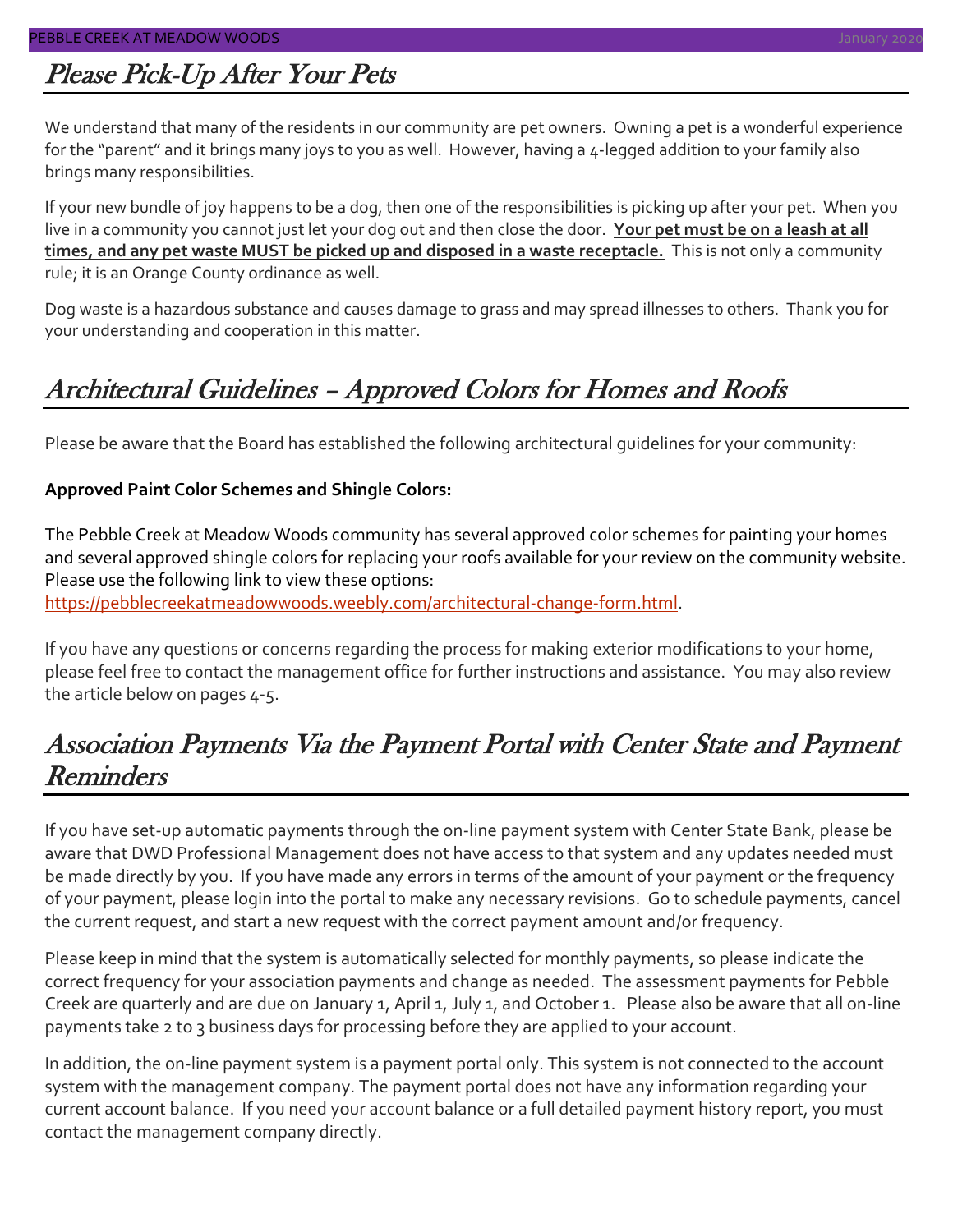Finally, please be aware that DWD Professional Management does not send payment reminders by text or email. If you are receiving payment reminders through text or email, this is because you have signed up for it through the online payment portal. If you have signed up for the reminders in error, please login into the portal. Go to notifications and cancel/edit the request and make any changes needed or set-up a new request.

If you have any questions or concerns about the on-line payment portal, please contact the management office for assistance.

### Reporting Street Light Outages

If you notice a street light out on your street, please call Duke Energy at 407-629-1010 to report the street name or section where the light is located. You may also visit the following website to report the outage: [https://www.duke](https://www.duke-energy.com/customer-service/request-light-repair)[energy.com/customer-service/request-light-repair.](https://www.duke-energy.com/customer-service/request-light-repair) Please contact the management office if you need assistance or if you have any questions.

### Pool Rules

Please be advised that the pool closes at sundown every day. No unauthorized people may enter the pool after this time. Many people ask why the Association has chosen to close the pool at sundown. The answer is simple. **We did NOT choose this time**. The State of Florida decided this for us! *Since there is not enough light per State guidelines, we must close the pool when the sun goes down*.

Next, there is a list of pool rules located in the pool area. Please take a minute and review these rules. One of the most important rules is the age limit for use. If you are under the age limit, *you may NOT use the pool without a parent or guardian being present.* Accidental drowning in a swimming pool is a leading cause of death in Florida for children. Please be advised there are no lifeguards at the pool, and the maintenance personnel are *not* trained in CPR or pool safety. Failure to comply with the Pool Rules may also result in you being asked to leave the area.

Thank you for your cooperation with this matter. If you have any additional concerns or questions regarding this issue, please contact the management office.

### Parking Regulations

If your vehicle is parked on the street at night in the community, your car may be towed. Per the rules and regulations of our community, all vehicles must be parked in your garage or driveway at night. If a vehicle is parked on the street between the hours of 12 AM – 6 AM, it may be towed **without warning at the owner's expense**.

**If you are planning a special event or party**, and you will have guests parked in the street from 12 AM – 6 AM, please contact the management office to make arrangements **at least 24 hours in advance** so we may inform the towing company and so we have time for you to pick up parking permits from the management office. Please be aware that the maximum number of vehicles permitted is 10.

If your vehicle or a vehicle of a guest is towed due to a violation of the parking rules and regulations, you should **contact the towing company to resolve the situation**. *Do not call DWD Professional Management regarding a towing issue*. The Board has not authorized the management company to make ANY exceptions to the parking rules and regulations. If you do not follow these parking rules, you will be towed **at your own expense** and **will not be reimbursed for any reason**.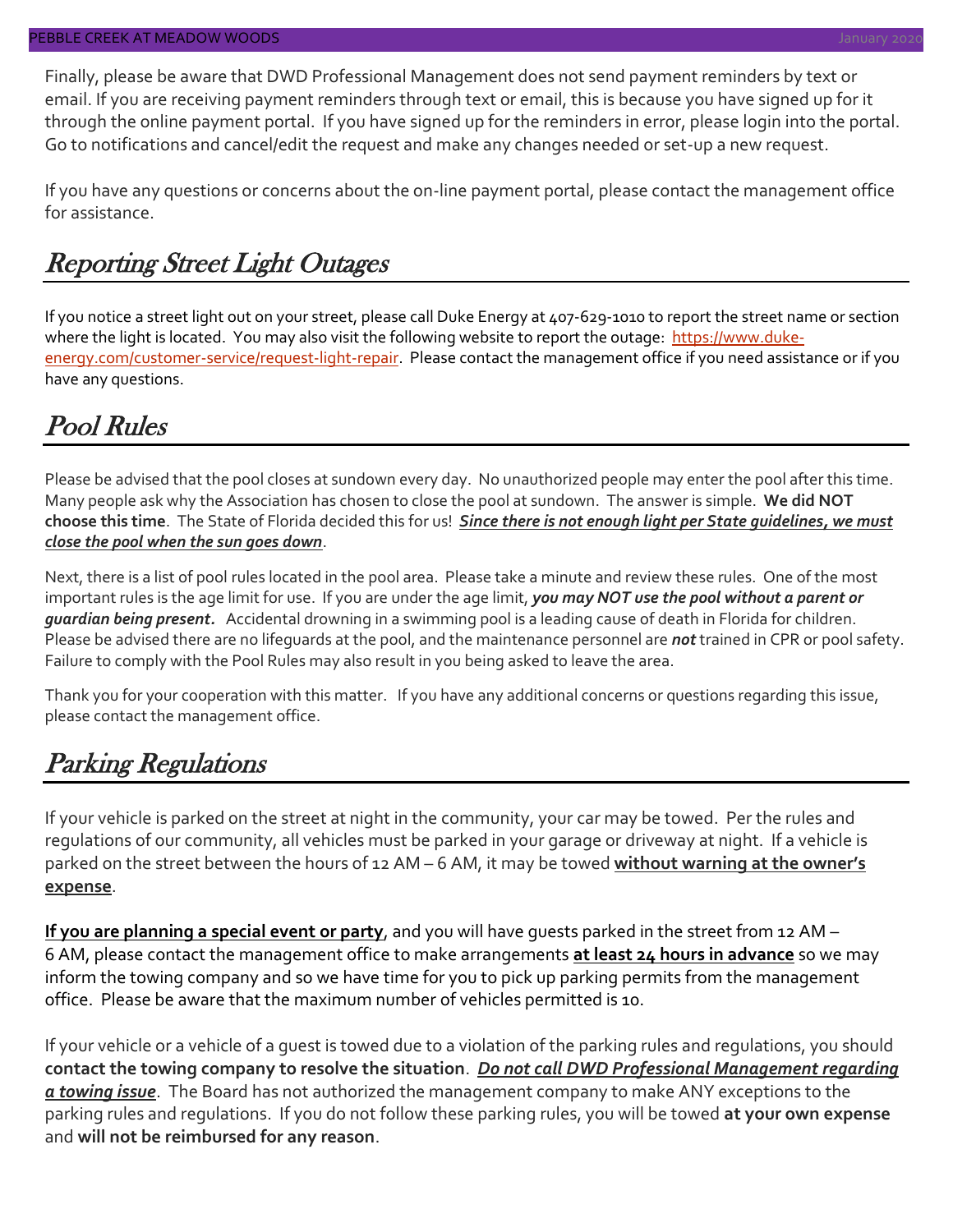Please be advised that the towing company, **Universal Towing and Recovery**, has moved from their previous location. The towing company's contact information is as follows: **Universal Towing and Recovery, 407-816- 0102, 206 6th Street, Lot 300 Orlando, Florida 32824.**

### Off-Duty Sheriff's Deputy Patrols and Suspicious Activity

Your community is patrolled several days per month by an off-duty Orange County Sheriff's Deputy. The deputy is on patrol to spot suspicious activity, to help enforce traffic laws, and to help the people in communities we manage in Meadow Woods. If you see the deputy on patrol, and if you have noticed any suspicious activity, please stop the deputy and talk with him regarding your concerns. You should also call the Orange County Sheriff's Department at (407) 836-4357 to report suspicious or criminal activities. **The Sheriff's Department is the only organization charged with the protection of your property, and they are the only organization with the authority to approach and stop these people and their activities**.

Please be aware that the deputy is only able to enforce state law and county ordinances. If you see a community violation (i.e., parking on the grass, people with water balloons in the pool area, etc.), please call DWD Professional Management to address these concerns. Thank you.

### Noise Complaints

Please be aware that Orange County Sheriff's Department does not have any set time for enforcing the noise violation ordinance. According to our local deputy, the Disturbance of the Peace Statute is enforceable any time of day. **If you feel that your neighbors are violating the noise ordinance, please contact the Orange County Sheriff's Department to file a complaint at 407-836-4357**. The Sheriff's Department will then send a deputy to request the responsible party to tone down their gathering. If a second request is made concerning the same disturbance, the Sheriff's Department will take the necessary actions to ensure your neighbors follow the noise ordinance.

Please be aware that the Association is not responsible for enforcing County ordinances. Only the Sheriff's Department may enforce County ordinances and laws. If you have any questions or concerns regarding this issue, please contact the management office.

### Architectural Changes (Exterior Modifications)

It has come to our attention that some homeowners are not familiar with the steps of the Architectural Review process. That is quite understandable. We would like to take this opportunity to help anyone in our community better understand this process.

If you are going to make any changes to the front of your property, including landscaping changes, or if you intend to make any structural changes to your property (i.e., room additions, pools, screen enclosures), then you will need to fill out the Architectural Review Committee (ARC) application.

These applications will always be available on your community's website and they are included in the monthly newsletter (please see the form below). Please follow the instructions on the form and submit all of the required documents for your requested change. When you are submitting an application to the ARC, remember to include the following: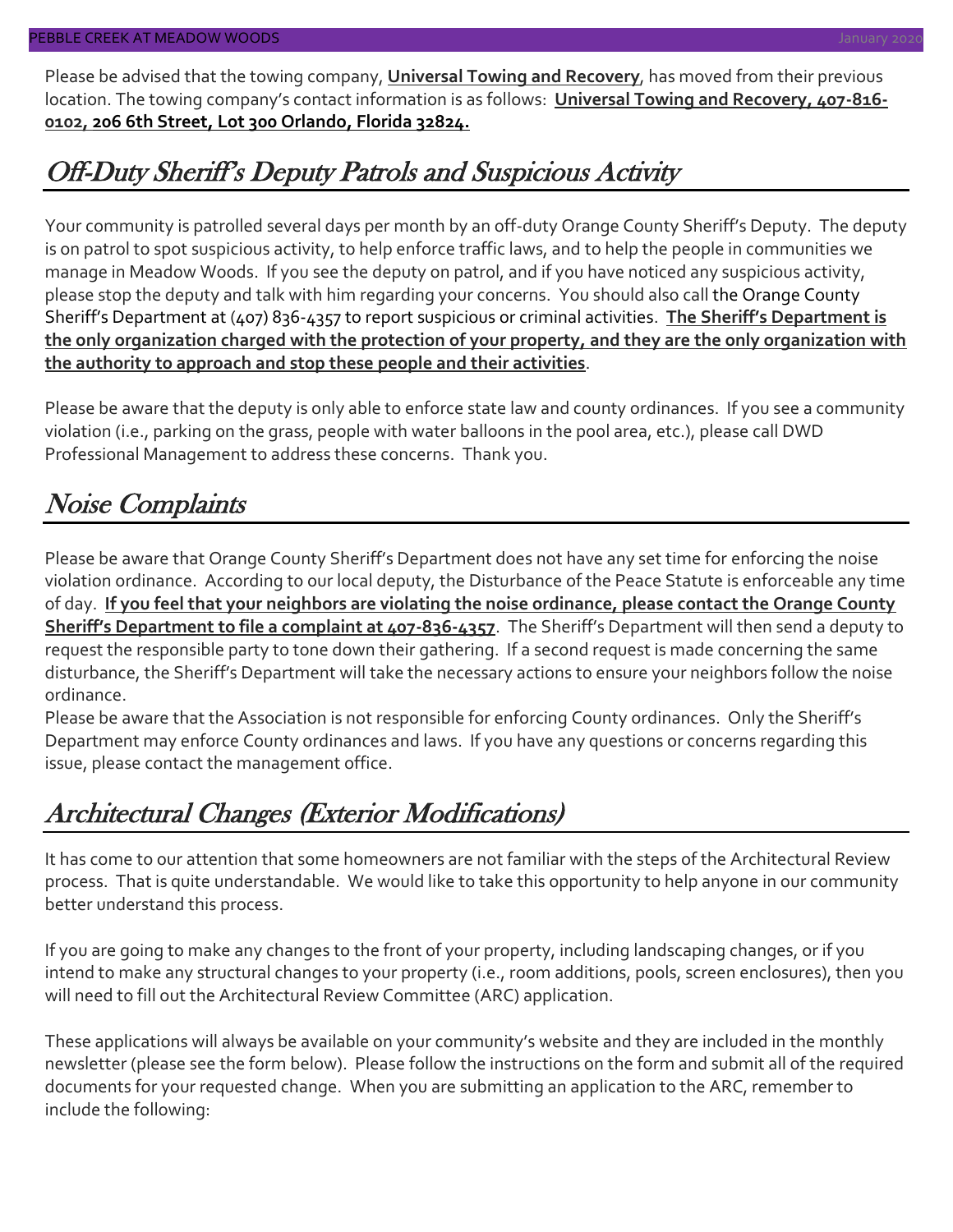1. Two (2) copies of the property survey that show the location of the proposed changed, alteration, renovation or addition.

- 2. Two (2) drawings of your plan(s).
- 3. Two (2) copies of color samples, if applicable.

Please note that applications submitted by fax or without two (2) copies of the survey, drawing, or color sample will be considered incomplete. If an application is incomplete, it will not be processed and will be returned to you.

Finally, please be aware that the Association has architectural guidelines indicating the list of approved color schemes for painting your home and the shingle colors for any roof replacements. If you would like to review these guidelines, please visit the Association's website at the following link:

[https://pebblecreekatmeadowwoods.weebly.com/architectural-change-form.html.](https://pebblecreekatmeadowwoods.weebly.com/architectural-change-form.html) You may also find the approved color schemes on the Sherwin Williams website using the following link:

[https://www.sherwin-williams.com/homeowners/color/find-and-explore-colors/hoa/orlando/fl/pebble-creek-at](https://www.sherwin-williams.com/homeowners/color/find-and-explore-colors/hoa/orlando/fl/pebble-creek-at-meadow-woods/)[meadow-woods/](https://www.sherwin-williams.com/homeowners/color/find-and-explore-colors/hoa/orlando/fl/pebble-creek-at-meadow-woods/)

If you have any questions, please call us at 407-251-2200, and we will be happy to assist you. Also note that management does NOT approve or deny any of these requests. We collect the applications and then submit them to the community's Architectural Review Committee (ARC). The ARC is a group of volunteer homeowners who review the applications and approve or deny the applications based on your community's written criteria (the architectural guidelines). Per Florida Statutes, this process may take up to 30 days.

As soon as the Committee makes a decision, we will mail you the letter of approval or denial. Please make sure you do not proceed with any improvements until you have heard from the Committee. I hope this helps everyone understand the Architectural Review process a little better. If this still leaves you with any questions, please feel free to contact our management office.

### Monthly Property Inspections

The community management company is tasked by the Board of Directors each month to complete an inspection of all properties within the community. Below is a list of some of the violations that they will be on the look-out for during these inspections:

- **1)** Lawns that need maintenance or full replacement (weeds, dead spots, irrigation issues, etc.)
- 2) Houses that may need pressure washing or painting. Please be aware if the paint looks faded over 50% of the visible structure, if the concrete blocks are showing through the paint over 10% of the visible structure, or if there are settling cracks throughout the home that require caulking, then we will ask for the homeowner to repaint the house
- 3) Roofs that need pressure washing.
- 4) Fences in need of cleaning and/or repair
- 5) Driveways that may need repairs or pressure washing
- 6) Weeds and grass in flower beds and missing mulch or stones in flower bed area
- 7) Roofs with mold or broken/missing shingles
- 8) Parking in the grass
- 9) Commercial vehicles, recreational vehicles, or trailers in driveways

The community management company's staff members will inspect each property from the road in a vehicle, and they will take pictures of any violations. They will not go onto your property to complete their inspection. Please be kind to the inspectors when they are completing their monthly inspections. The staff members will always identify themselves when approached if you have questions. However, please do not approach them in a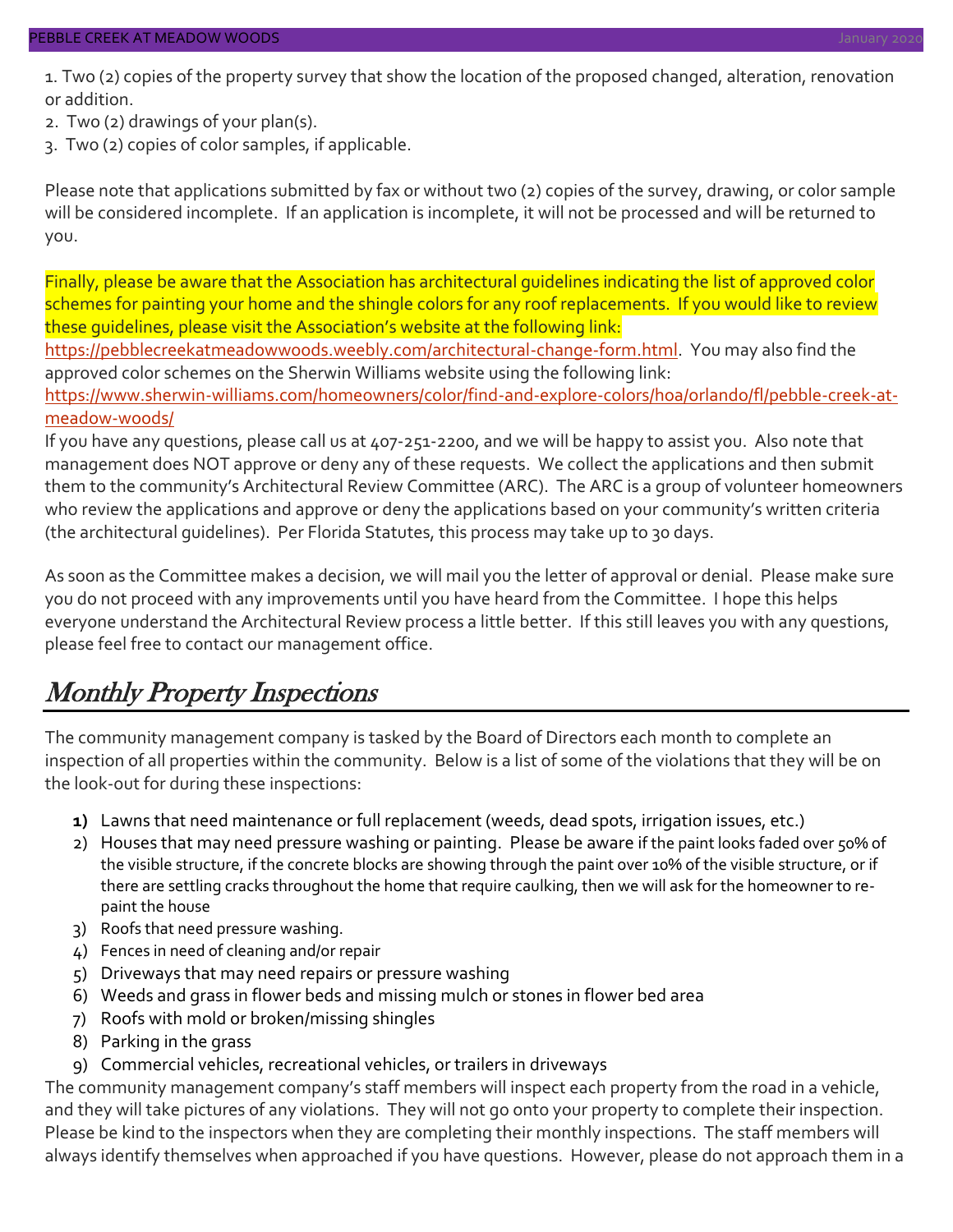hostile or negative manner. They are there to complete a job as directed by the Board of Directors and to help the community.

If the inspectors find any problems with the exterior of your home, the management company will send you a letter notifying you of the violation. If you receive a violation letter, please feel free to contact the management company via email or by phone if you have any questions or if you need more time to correct the area of concern. The management company will work with you to make the needed improvements. Communication is very important so we can work together to maintain and improve our property values. Thank you for your cooperation regarding these matters.

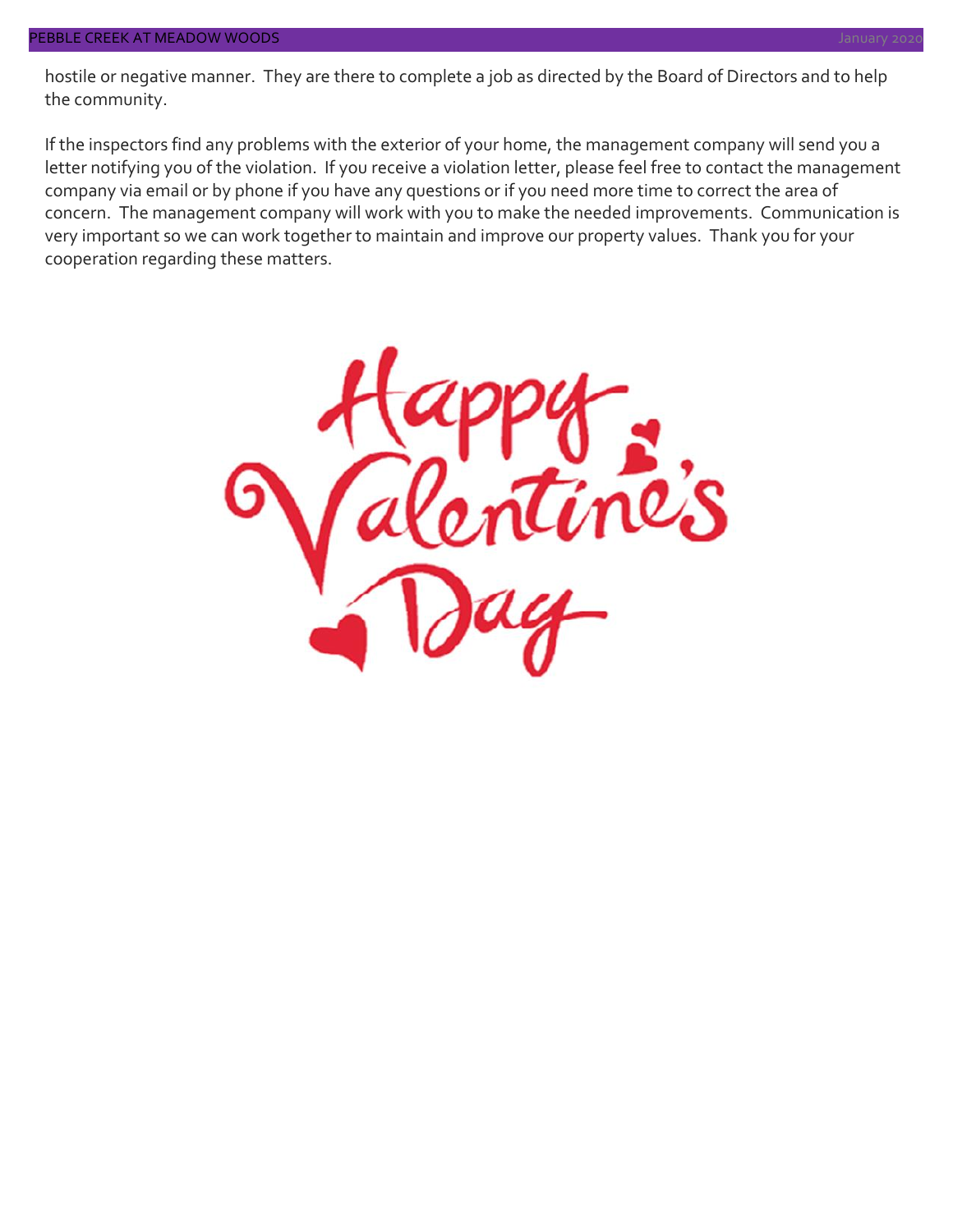#### **Emergency:**

| Fire, Police, Medical Emergency: | $911$ |
|----------------------------------|-------|
|                                  |       |

#### **Law Enforcement:**

| Orange County Sheriff's Dept. (Non- | 407-836-4357 |
|-------------------------------------|--------------|
| Emergency):                         |              |
|                                     |              |

#### **Utilities:**

| Orange County Utilities: | 407-836-5515 |  |  |
|--------------------------|--------------|--|--|
|                          |              |  |  |

#### **Chamber of Commerce:**

| Orlando Chamber of Commerce: | 407-425-1234 |
|------------------------------|--------------|
|                              |              |

#### **Miscellaneous:**

| Orange County Public Schools:                    | 407-317-3200 |
|--------------------------------------------------|--------------|
| Orange County Office of Emergency<br>Management: | 407-836-9140 |
| Orange County Health Department:                 | 407-858-1400 |
| Florida Poison Information Center:               | 800-222-1222 |
| Orange County Public Library:                    | 407-836-7390 |
| Social Security Administration:                  | 800-772-1213 |
| Orange County<br>Voters' Registration Office:    | 407-836-2070 |
| <b>Orange County Animal Services:</b>            | 407-836-3111 |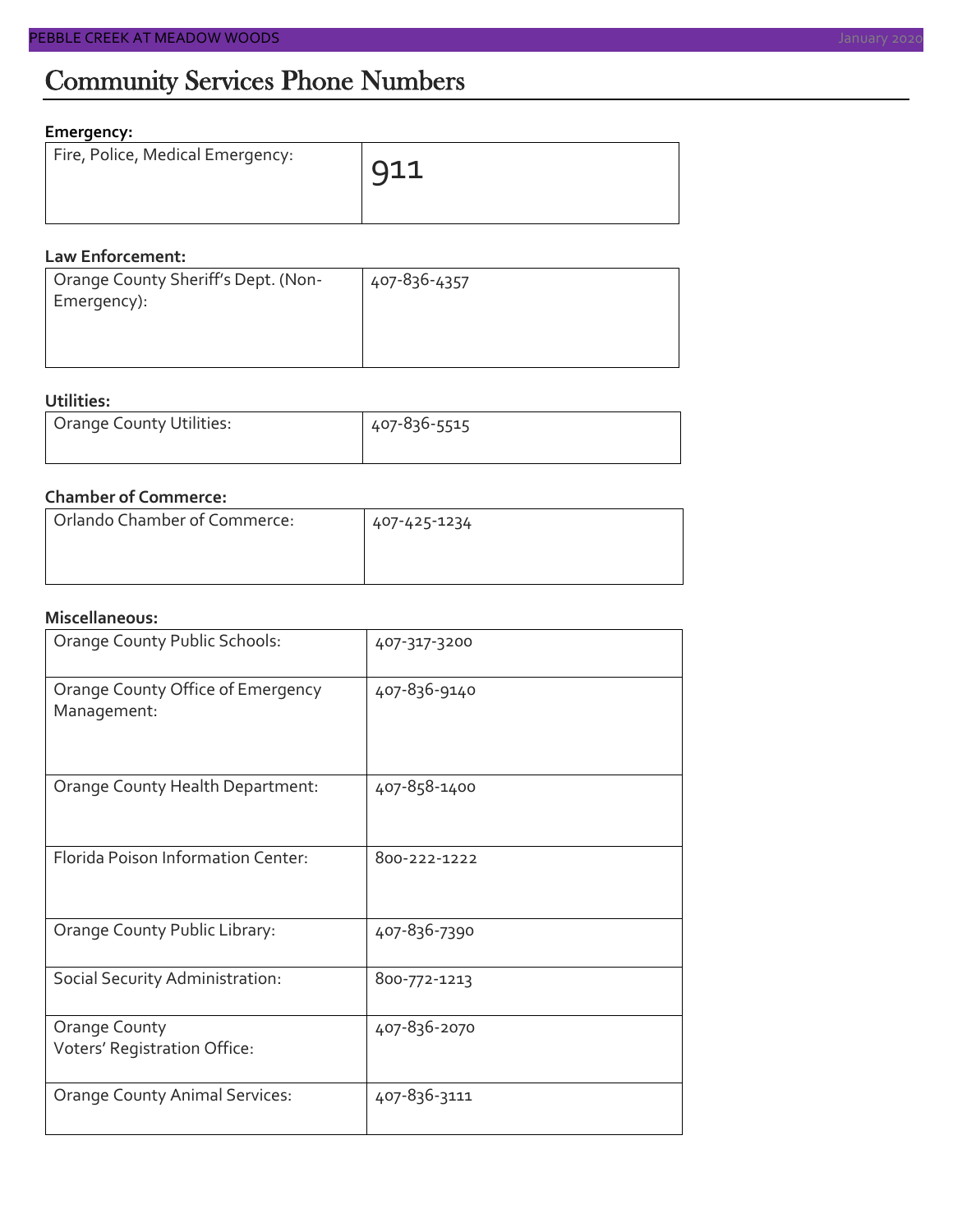#### **PEBBLE CREEK AT MEADOW WOODS HOMEOWNERS' ASSOCIATION, INC.** MAIL OR EMAIL FORM TO: 9419 Tradeport Drive, Orlando, FL 32827

PHONE: 407-251-2200 FAX: 800-759-1820 EMAIL: [info@dwdpm.com](mailto:info@dwdpm.com)

#### **ARCHITECTURAL REVIEW BOARD (ARB) APPLICATION**

|              |                                                                 |                                                                                                                   | E-mail: ____________________________ |                                                                                                                                       |
|--------------|-----------------------------------------------------------------|-------------------------------------------------------------------------------------------------------------------|--------------------------------------|---------------------------------------------------------------------------------------------------------------------------------------|
|              |                                                                 |                                                                                                                   |                                      | In Accordance with the Declaration of Covenants, Conditions and Restrictions and the Association's Rule and Requlations, Installation |
|              | must conform to this approval and the Association's quidelines. |                                                                                                                   |                                      |                                                                                                                                       |
|              |                                                                 | I hereby request consent to make the following changes, alteration, renovations and /or additions to my property. |                                      |                                                                                                                                       |
| () Fence     |                                                                 | () Swimming Pool () Lawn Ornament () Screen Enclosure                                                             |                                      | () Landscaping                                                                                                                        |
| ( ) Patio    | ( ) Exterior Color                                              | () Lawn Replacement                                                                                               |                                      |                                                                                                                                       |
| Description: |                                                                 |                                                                                                                   |                                      |                                                                                                                                       |

Attach two (2) copies of the property survey that shows the locations of the proposed change, alteration, renovation or addition.

\_\_\_\_\_\_\_\_\_\_\_\_\_\_\_\_\_\_\_\_\_\_\_\_\_\_\_\_\_\_\_\_\_\_\_\_\_\_\_\_\_\_\_\_\_\_\_\_\_\_\_\_\_\_\_\_\_\_\_\_\_\_\_\_\_\_\_\_\_\_\_\_\_\_\_\_\_\_\_\_\_\_\_\_\_\_\_\_\_\_\_

Attach two (2) drawings of your plan(s). Attach two (2) color samples, if applicable.

#### **NOTE: Applications submitted by fax or without two (2) copies of the survey, drawing, or color sample will be considered incomplete. If an application is incomplete, it will not be processed and will be returned to you.**

I hereby understand and agree to the following conditions.

- 1. No work will begin until written approval is received from the Association. You have 60 days from the approval date to complete the work. If not, then you must reapply for ARB approval.
- 2. All work will be done expeditiously once commenced and will be done in a professional manner by a licensed contractor or myself.
- 3. All work will be performed timely and in a manner that will minimize interference and inconvenience to other residents.
- 4. I assume all liability and will be responsible for any and all damages to other lots and/or common area, which may result from performance of this work.
- 5. I will be responsible for the conduct of all persons, agents, contractors, subcontractors and employees who are connected with this work.
- 6. I am responsible for complying with all applicable federal, state and local laws, codes, regulations and requirements in connection with this work. I will obtain any necessary governmental permits and approval for the work.
- 7. Upon receipt DWD Professional Management, LLC will forward the ARB Application to the Association. A decision by the Association may take up to 30 days. I will be notified in writing when the application is either approved or denied.

ALL HOMEOWNERS ARE RESPONSIBLE FOR FOLLOWING THE RULES AND GUIDELINES OF THEIR ASSOCIATION WHEN MAKING ANY EXTERIOR MODIFICATIONS.

| Signature of C<br>: ()wner(s) |  |
|-------------------------------|--|
|-------------------------------|--|

| DO Not Write Below This Line |             |                                 |                 |  |  |
|------------------------------|-------------|---------------------------------|-----------------|--|--|
| This Application is hereby:  | () Approved | ) Denied                        |                 |  |  |
|                              |             |                                 |                 |  |  |
|                              |             |                                 |                 |  |  |
|                              |             |                                 |                 |  |  |
|                              |             |                                 |                 |  |  |
|                              |             |                                 |                 |  |  |
| <b>Date Received</b>         |             | Mailed to Assoc. ______________ | Mailed to Owner |  |  |